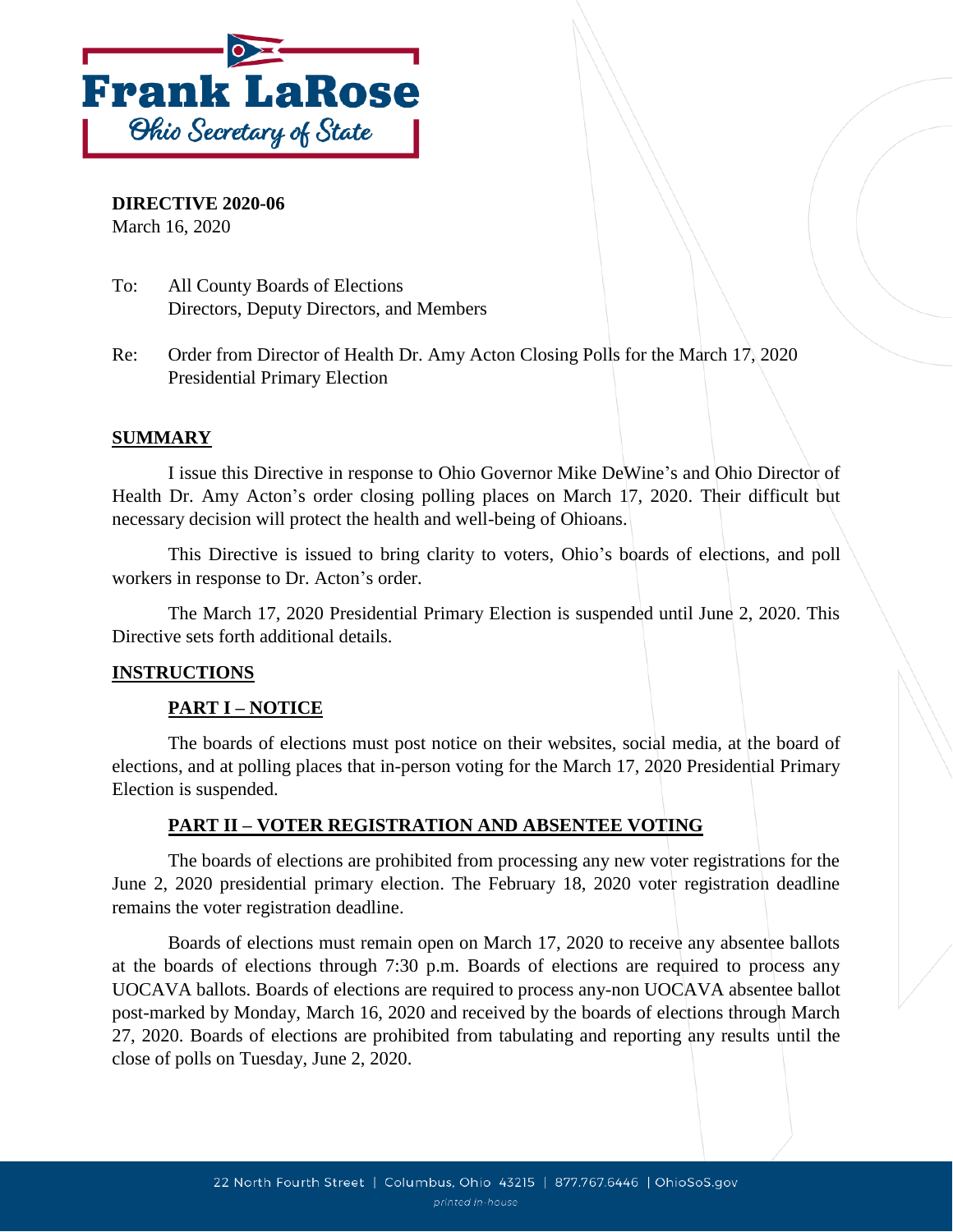The boards of elections are required to process absentee ballot applications received at the board of elections postmarked by Tuesday, May 26, 2020. Absentee ballots must be postmarked by June 1, 2020 and must be received by the boards of elections no later than Friday, June 12, 2020. UOCAVA absentee ballots must be submitted for mailing not later than 12:01 a.m. at the place where the voter completes the ballot, on Tuesday, June 2, 2020.

Voters with an unforeseeable hospitalization may submit applications beginning after Tuesday, May 26, 2020 and ending at 3:00 p.m. on Tuesday, June 2, 2020. An absentee voter with an unforeseeable hospitalization within the county may receive and return the absentee ballot through a family member,<sup>1</sup> or through two board of elections employees. If the hospitalization is out of county, the absentee voter may receive and return the absentee ballot through a family member or by mail. The absentee ballot must be postmarked no later than Monday, June 1, 2020 and received at the board of elections office no later than Friday, June 12, 2020. If the absentee ballot does not have a postmark, it must be received at the board of elections no later than 7:30 p.m. on Tuesday, June 2, 2020.

## **PART III – IN-PERSON VOTING ON JUNE 2, 2020**

On Tuesday, June 2, 2020, boards of elections must conduct in-person voting at polling locations in their county. The polls will open at 6:30 a.m. and close at 7:30 p.m. on Tuesday, June 2, 2020. Boards of elections should work with their county prosecutors to review any contracts with polling locations to ensure that in-person voting can take place at those polling locations on Tuesday, June 2, 2020.

Boards of elections must update their voter registration systems and signature pollbooks after Friday, March 27, 2020 and continue to regularly update to ensure that the board maintains a complete and accurate list of voter history.

# **PART IV – CURE AND CANVASS TIMELINE**

# **A. POST-ELECTION CURE PERIOD**

Each board of elections must be open to the public on each of the seven calendar days immediately following Tuesday, June 2, 2020, and during the hours specified below, in order to allow voters to cure a deficiency on an absentee or provisional ballot, as provided for in state law:<sup>2</sup>

| Wednesday, June $3rd$          | $8:00$ a.m. $-5:00$ p.m. |
|--------------------------------|--------------------------|
| Thursday, June 4 <sup>th</sup> | $8:00$ a.m. $-5:00$ p.m. |

 $1 R.C. 3509.05(A)$  $1 R.C. 3509.05(A)$  defines "family member" as "spouse of the elector, the father, mother, father-in-law, mother-inlaw, grandfather, grandmother, brother, or sister of the whole or half blood, or the son, daughter, adopting parent, adopted child, stepparent, stepchild, uncle, aunt, nephew, or niece of the elector."

 $\overline{a}$ 

<sup>2</sup>[R.C. 3505.181\(B\)\(7\);](http://codes.ohio.gov/orc/3505.181) [R.C. 3509.06\(D\)\(3\).](http://codes.ohio.gov/orc/3509.06) *See also Northeast Ohio Coalition for the Homeless v. Husted*, 837 F.3d 612 (6th Cir. 2016) (holding that the seven-day post-election cure period for absentee and provisional ballots established in state law is constitutional).